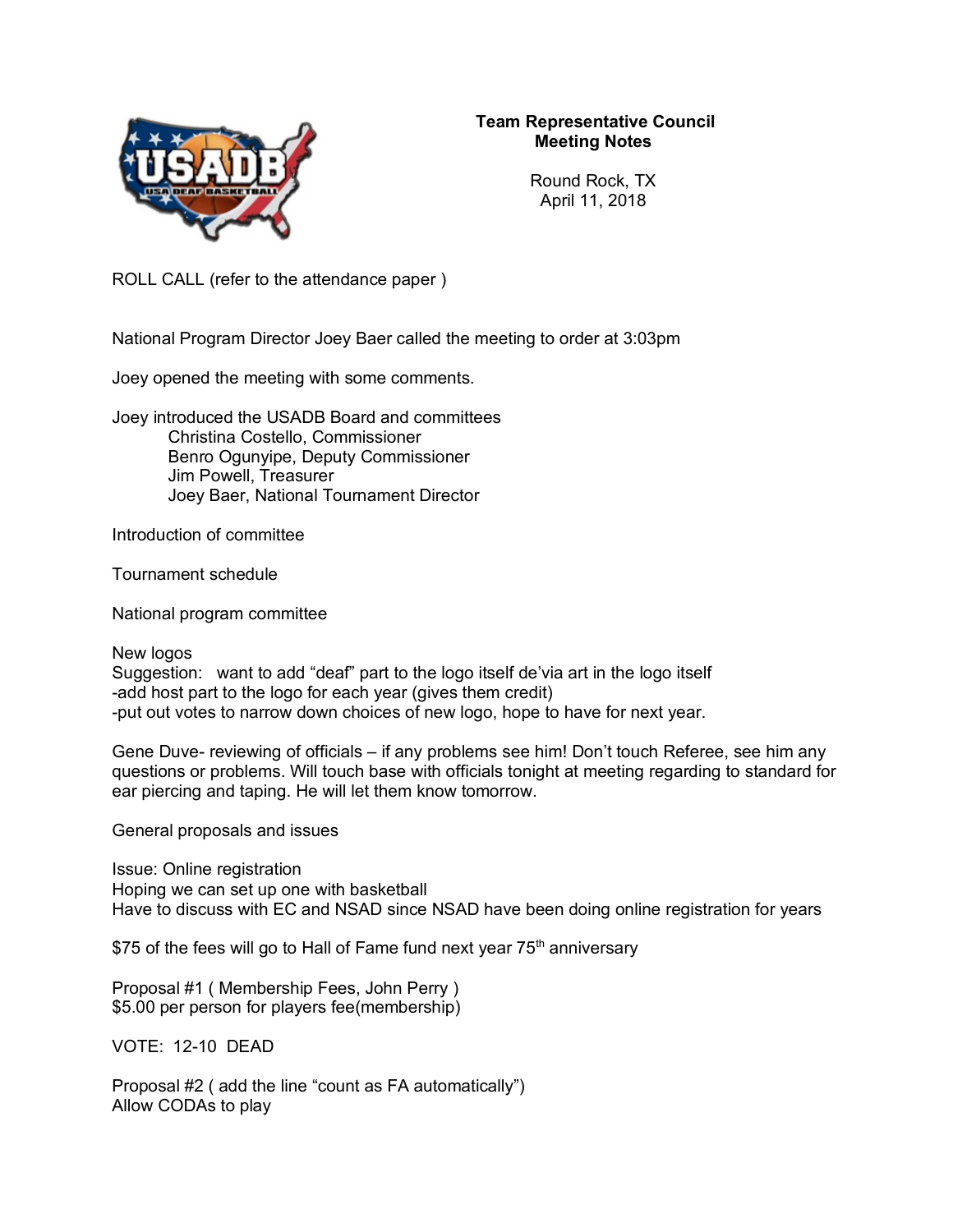VOTE. Majority against DEAD

Issue: TRC Representative Form with Team Registration, USADB Treasurer JP) Suggest that the TRC Representative form be submitted with the team registration form together: TEAM REGRESTATION and TEAM ENTRY FEE Elite seconded MAJORITY accept passed

Issue: \$5.00 Badge Replacement Fine (USADB Treasurer JP) \$5.00 for losing the badge Outlaws seconded WSAD amended change \$5.00 to \$25.00 Kevin Smith, Arizona Desert Fire seconded \$25.00 FAILED REFERRED to EC

Issue: Cash Prize Structure (National Director Baer) EC/Board makes a final discussion

Issue: National Tournament Entry Fee Deadline -women one week after the region deadline -refer to EC and board to decide

Issue: Tournament Entry Fee

Recommends that men fee goes up while women goes down (suggest 50 up men, 50 down women) but after 72 hours the price increases such as both teams go up.

Issue: Replacement Players Refer to TRC men and women to discuss number of players

Mortise Colston moves to have women and men TOGETHER for TRC meeting, not to separate seconded Arturo 13-0 passed

Mortise Colson moves that there should be an advanced down payment to secure a spot at the USADB National tTurnament seconded SE Hoopstars MAJORITY agreed- passed

Issue: Shot clock this year in gym PASSED -use shot clocks Women and men use 30 seconds